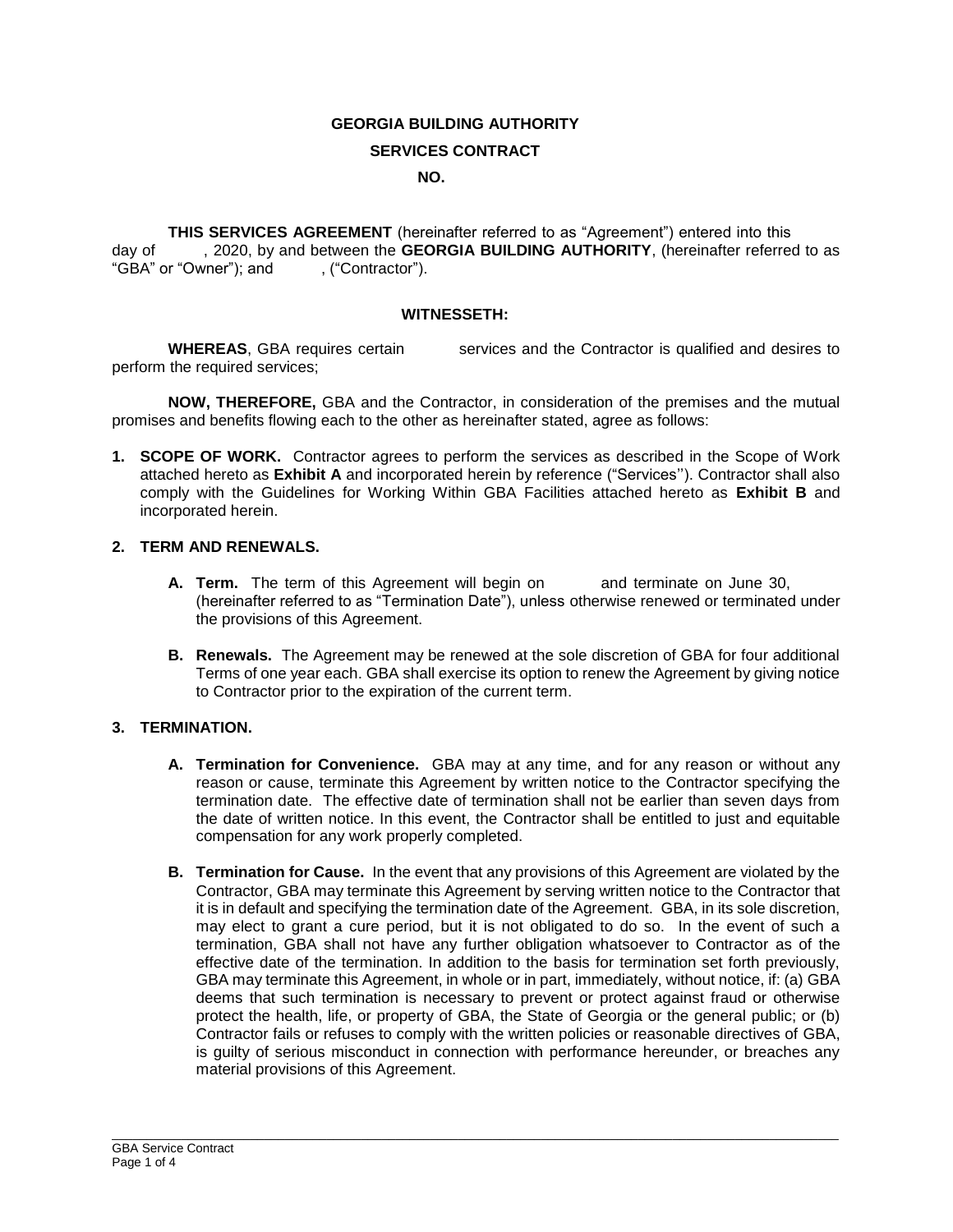- **C. Termination by Contractor.** Contractor may terminate this Agreement, with or without cause, upon 30 days written notice to GBA.
- **4. FEES & PAYMENT.** GBA shall pay Contractor a Fee in a lump sum amount of **Dollars (\$ )**  for completion of the Services contemplated under this Agreement. Contractor shall submit an invoice at the beginning of each month for Services provided in the immediate preceding month. Payment shall be made by GBA upon determination that the Services invoiced have been properly provided.
- **5. INDEMNIFICATION.** Contractor hereby agrees to indemnify and hold harmless the Owner, the State of Georgia and its departments, agencies and instrumentalities and all of their respective officers, members, employees and directors (hereinafter collectively referred to as the "Indemnitees") from and against any and all claims, demands, liabilities, losses, costs or expenses, including attorneys' fees, due to liability to a third party or parties, for any loss due to bodily injury (including death), personal injury, and property damage arising out of or resulting from the performance of this Agreement or any act or omission on the part of the Contractor, its agents, employees or others working at the direction of Contractor or on its behalf, or due to any breach of this Agreement by the Contractor or due to the application or violation of any pertinent Federal, State or local law, rule or regulation. This indemnification extends to the successors and assigns of the Contractor. This indemnification does not extend beyond the scope of this Agreement and the work undertaken thereunder. Nor does this indemnification extend to claims for losses or injuries or damages incurred directly by the Indemnitees due to the sole negligence of any Indemnitee.
- **6. INSURANCE.** The Contractor shall maintain Commercial General Liability Insurance with limits of not less than \$1,000,000 per occurrence and shall maintain such insurance during the entire term of the Agreement. The Contractor shall file with the Owner a certificate of insurance showing evidence of all required insurance within ten calendar days of the execution of this Agreement and shall provide certificates annually thereafter until termination of the Agreement. All insurance shall be from an insurance company rated at least A- VII by Best's and licensed to do business in the State of Georgia.
- **7. OPEN RECORDS**. Contractor acknowledges and agrees that all documents produced by a private person, firm, or corporation pursuant to a contract with any governmental entity, including Owner, are public records and are subject to disclosure under the Open Records Act unless otherwise exempted (see O.C.G.A. 50-18-70). The Open Records Act makes it mandatory that any contract with a private person, firm, or corporation provide for the inspection or copying of public records within three business days of the receipt of an open records request. Details and procedures, including permissible exemptions and the means of claiming such exemptions, are contained in the Act.
- **8. TIME OF THE ESSENCE.** All time limits stated herein are of the essence. A reference to day, month or year shall mean calendar day, month or year.
- **9. NOTICE.** Any notice (the word "notice", as used herein shall include, but not be limited to, statements, demands, requests, consents, approvals and authorizations) hereunder given by either party to the other party shall be in writing and shall be sent by United States Certified Mail, return receipt requested, postage prepaid, addressed to the party to be notified as provided below. The day upon which any such notice is so mailed shall be treated as the date of service. Either party may from time to time by notice to the other party designate a different address to which notices shall be sent.

\_\_\_\_\_\_\_\_\_\_\_\_\_\_\_\_\_\_\_\_\_\_\_\_\_\_\_\_\_\_\_\_\_\_\_\_\_\_\_\_\_\_\_\_\_\_\_\_\_\_\_\_\_\_\_\_\_\_\_\_\_\_\_\_\_\_\_\_\_\_\_\_\_\_\_\_\_\_\_\_\_\_\_\_\_\_\_\_\_\_\_\_\_\_\_\_\_\_\_\_\_\_\_\_\_

In case of GBA, to:

GBA 1 Martin Luther King Jr. Dr. Atlanta, Georgia 30334

In case of the Contractor, to: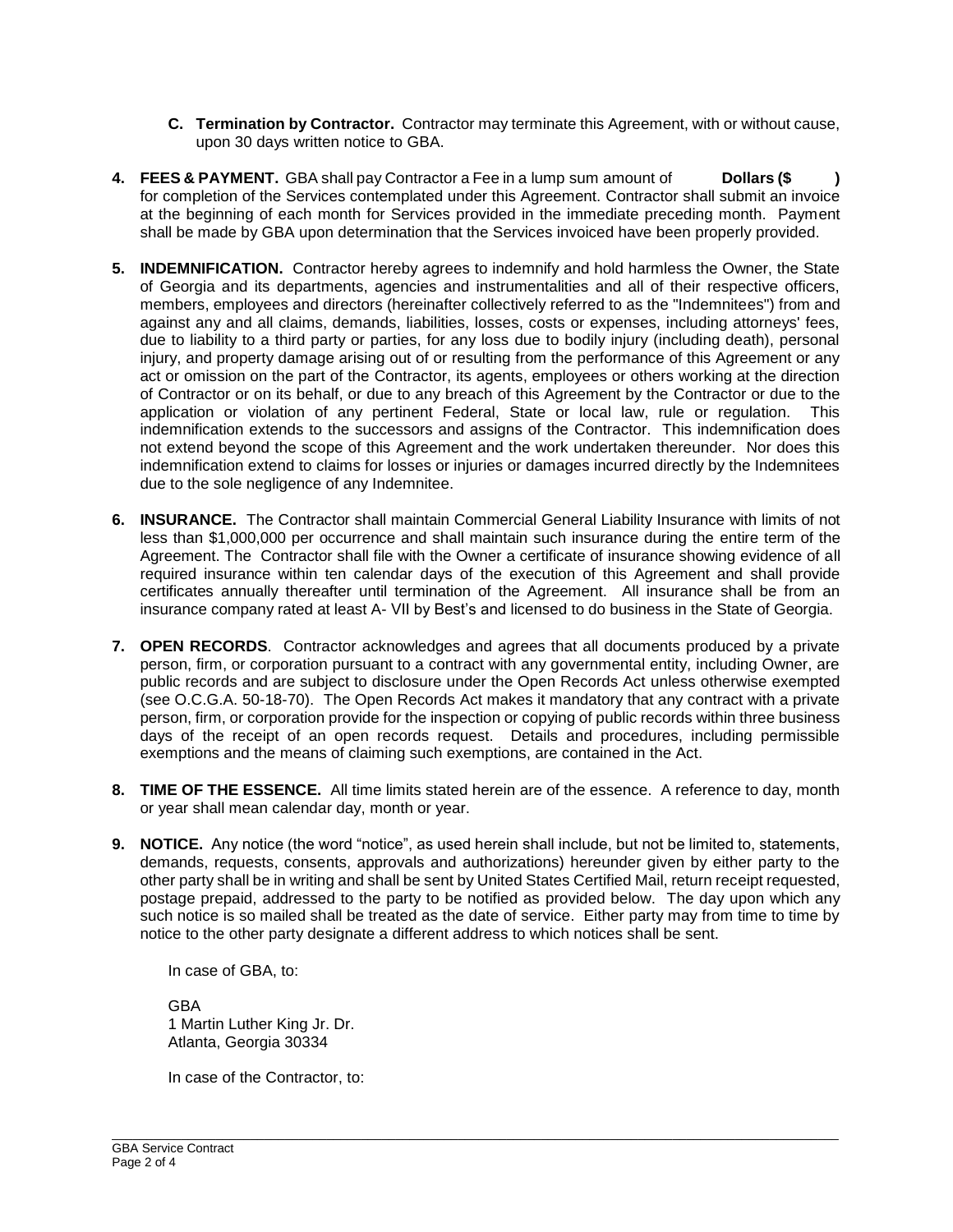- **10. ASSIGNMENT.** Contractor shall not transfer or assign all or any of its right, title or interest in this Agreement or delegate any of its duties or obligations hereunder without the prior written consent of GBA.
- **11. NO AGENCY.** This Agreement shall not be construed as making either party the agent of the other, or as creating a partnership, joint venture or similar relationship between the parties, and neither party shall have the power to obligate or bind the other party in any manner whatsoever. Neither party shall represent to third parties that it is an agent, partner or joint venture with the other party.
- **12. IMMIGRATION REFORM COMPLIANCE**. Contractor certifies its compliance with Illegal Immigration Reform and Enforcement Act of 2011 and specifically those provisions codified at O.C.G.A. §13-10-90 *et. seq.* Contractor warrants that it has registered with and uses the federal work authorization program commonly known as "E-Verify".
- **13. SEXUAL HARASSMENT PREVENTION.** The State of Georgia is committed to providing a workplace environment free from sexual harassment for its employees and for all persons who interact with state government. The State of Georgia requires that its contractors and their employees and subcontractors who interact with State employees to act in a professional manner to contribute to a work environment that is free from sexual harassment. The State of Georgia has adopted a Statewide Sexual Harassment Prevention Policy, a copy of which is available on-line at http://doas.ga.gov/human-resourcesadministration/board-rules-policy-and-compliance/jointly-issued-statewide-policies/sexualharassment-prevention-policy Pursuant to the State of Georgia's Statewide Sexual Harassment Prevention Policy, all contractors who are regularly on State premises or who regularly interact with State employees must complete sexual harassment prevention training on an annual basis. If Contractor has employees and subcontractors that are regularly on State premises or who will regularly interact with State personnel, Contractor certifies that:
	- **A.** Contractor will ensure that such employees and Subcontractors have received, reviewed, and agreed to comply with the State of Georgia's Statewide Sexual Harassment Prevention Policy;
	- **B.** Contractor has provided sexual harassment prevention training in the last year to such employees and subcontractors and will continue to do so on an annual basis; or Contractor will ensure that such employees and Subcontractors complete the Georgia Department of Administrative Services' sexual harassment prevention training located at this direct link https://www.youtube.com/embed/NjVt0DDnc2s?rel=0 prior to accessing State premises and prior to interacting with State employees; and on an annual basis thereafter; and
	- **C.** Upon request of GBA, Contractor will provide documentation substantiating such employees and subcontractors' acknowledgment of the State of Georgia's Statewide Sexual Harassment Prevention Policy and annual completion of sexual harassment prevention training.
- **14. SEVERABILITY.** If any provision of this Agreement should be ruled void or unenforceable or contrary to public policy by any court, then the remaining part of such provision and all other provisions of this Agreement shall survive and be enforceable, and any invalid portion shall be construed or reformed to preserve as much of the original words, terms, purpose and intent as shall be permitted by law.
- **15. ENTIRETY.** The making, execution and delivery of this Agreement have been induced by no representations, statements or warranties other than those herein expressed. This instrument embodies the entire understanding of GBA and Contractor and there are no further or other agreements or understandings, written or oral, in effect between GBA and Contractor, relating to the subject matter hereof. This Agreement may be amended or modified only by a written instrument of equal formality signed by both GBA and Contractor.
- **16. GEORGIA LAW.** This agreement will be governed, construed, performed and enforced in accordance with the laws, other than the choice of law provisions, of the State of Georgia.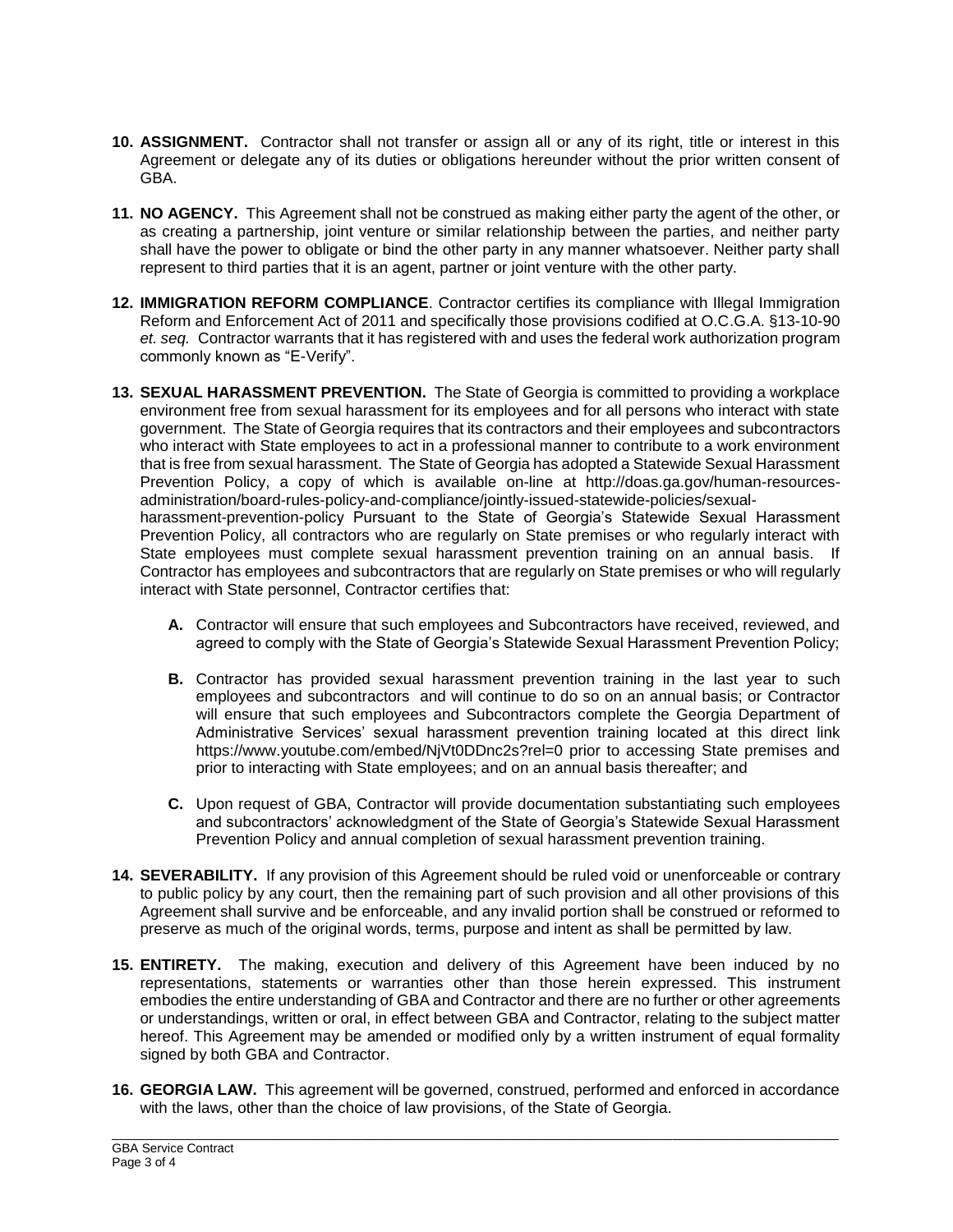**IN WITNESS WHEREOF,** GBA and Contractor, acting by and through their duly authorized representatives, have signed, sealed and delivered these presents the day, month and year first above written.

# **GEORGIA BUILDING AUTHORITY**

| Printed Name: Marty W. Smith | Printed Name: |
|------------------------------|---------------|
| Title: Executive Director    | Title:        |
| By:                          | Bv:           |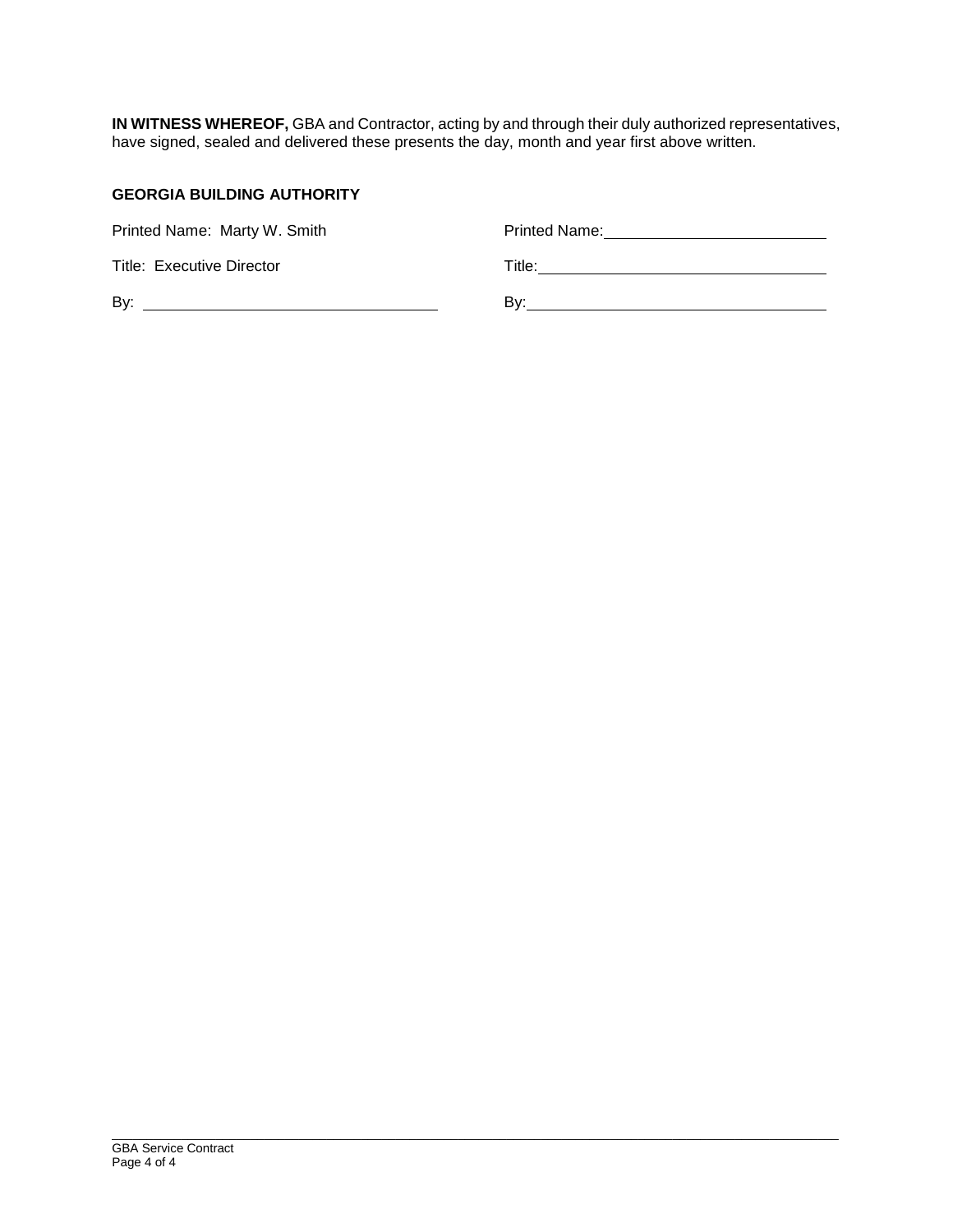# **EXHIBIT A SCOPE OF SERVICES**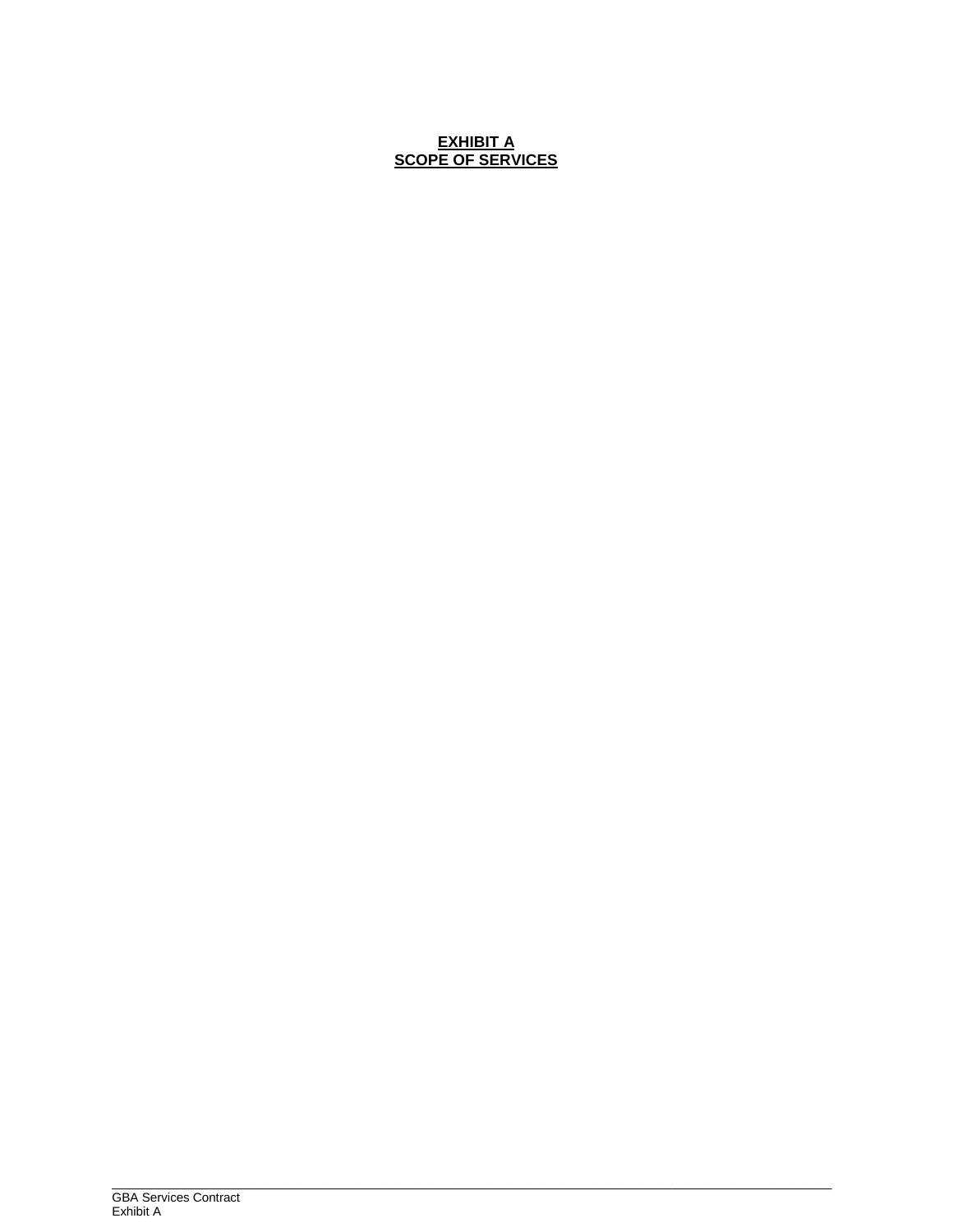# **EXHIBIT B**

## **GUIDELINES FOR WORKING WITHIN GBA FACILITIES**

- (1) **ACCESS CARDS:** All Contractor employees, agents or subcontractors ("Employee" or "Employees") performing work in GBA facilities or on GBA properties must be issued an access card by GBA's Parking Services office. Each Employee is subject to a criminal background check by GBA's third party investigation firm prior to issuance of an access card. The Contractor is responsible for payment of all costs incurred by GBA in the performance of the background checks and issuance of access cards. These background checks shall be completed annually.
	- a. Fees associated with background checks and access cards:

| <b>Item</b>                                                                                                              | <b>Estimated Cost</b>                                                             |
|--------------------------------------------------------------------------------------------------------------------------|-----------------------------------------------------------------------------------|
| <b>Background Investigations</b><br>1.                                                                                   | \$30.00 to \$50.00 per Investigation*                                             |
|                                                                                                                          | *Costs vary depending upon whether an out of<br>state investigation is necessary. |
| 2.<br><b>Replacement Access Card</b>                                                                                     | \$20.00 per Card                                                                  |
| $3_{-}$<br><b>Failure to Return Access Card at</b><br><b>Project Completion or upon</b><br>contractor employee discharge | \$50.00 per Card                                                                  |
| <b>Annual Access Card Renewals</b><br>4.                                                                                 | \$20.00 per Card                                                                  |

- b. At least ten (10) working days prior to starting work, the Contractor shall provide GBA's Project Manager with a list of all Employees that will need access to GBA facilities along with the fee for the background investigation. All Employees must complete and submit the "Awareness Statement, Security Clearance Consent Form" and "Contractor Building Card and ID Authorization Form" in order for GBA to perform the background check and issue an access card.
- c. Upon completion of the background check, any Employee who, in GBA's sole opinion, is a security risk will not be issued an access card. The fee for background investigations is nonrefundable.
- d. Contractor shall make Employees available for the issuance access cards on a schedule to be negotiated with the GBA. Employees must appear in person along with a clear copy of their driver's license and/or state ID for issuance of access cards. Access cards will be issued by GBA upon verification of identification. Access cards will be valid for the duration of the resulting contract but no longer than a maximum of one year. Should the work exceed one year, Contractor shall renew all access cards.
- e. Contractor shall ensure that all Employees wear access cards on their body in a readily visible manner at all times on GBA property. Any Employee without an access card will be denied entrance to the building or worksite.
- f. Individuals shall show access cards upon request. GBA may periodically verify access cards of contract employees with their personal government issued identification.
- g. Access cards must be returned to GBA within 24 hours of the dismissal or termination of any employee or within 48 hours of contract expiration. There shall be an automatic assessment